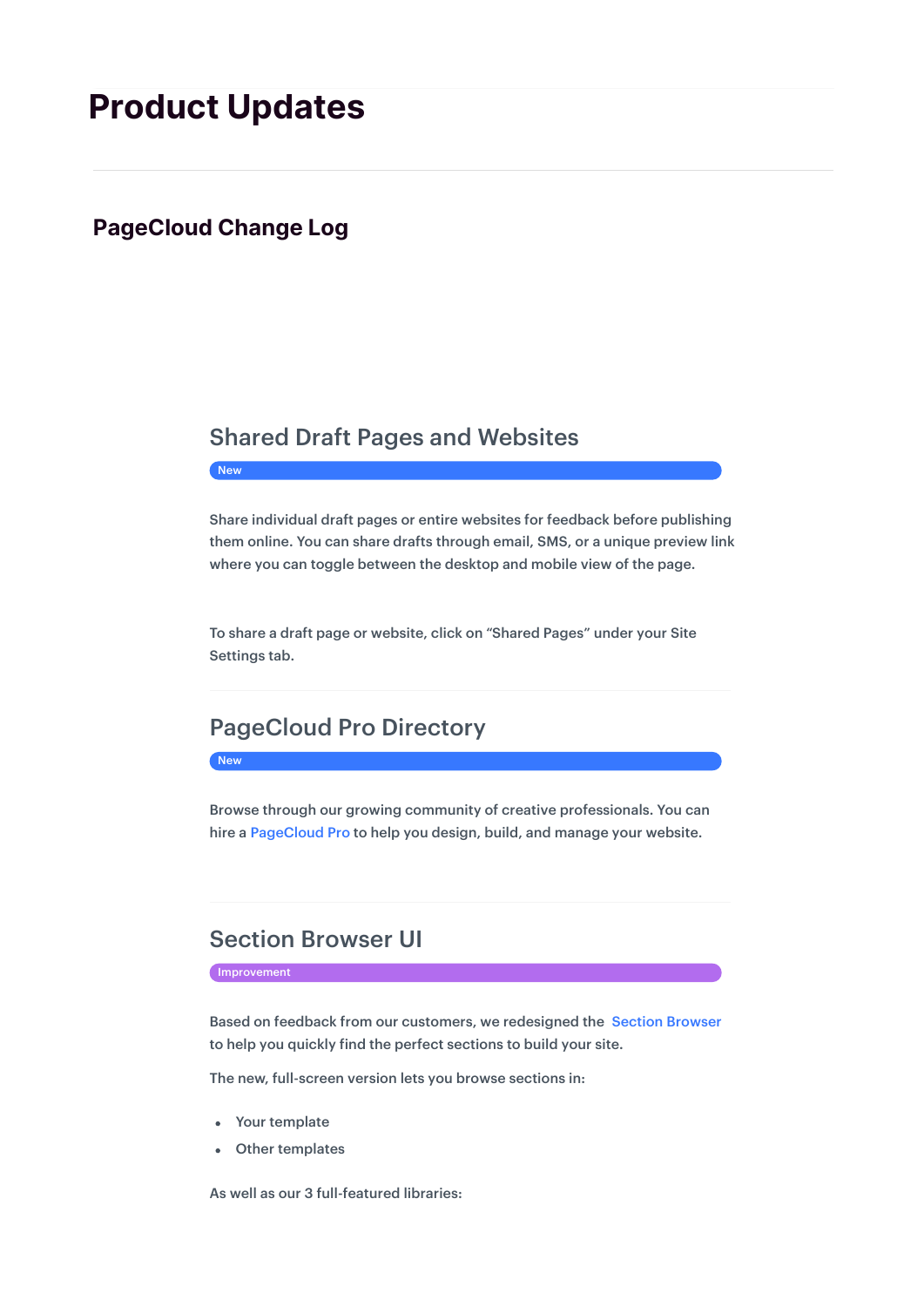- Essentials
- Classic
- Modern

# Twitter Card Support

Improvement

PageCloud automatically adds relevant Twitter Card Markup to your pages and blog posts so they look good when shared on Twitter.

Here how your page settings are displayed on Twitter:

- Open Graph Image = twitter:image
- Page Title = twitter:title
- Description = twitter:description

Note: you need to save your page in order for Twitter Markup to be added.

### Link to Sections or Anchors

New

You can now link to a Section or Anchor found within one of your pages. This new feature helps guide your site visitors to a specific part of your website.

To link to a Section or Anchor:

- Select a PageCloud element
- Click on the link tab
- Select A SECTION (OR ANCHOR) from LINK TO
- Choose the page you want to link to (defaults to current page)
- Choose the Section name from the dropdown or add the Anchor used on the page\*
- Decide if you want your links to use SMOOTH SCROLL and how you want them to open.
- To activate your link, click on CREATE LINK

\*To use an Anchor link using a #, you need to have a target on your page. To add a target, select an element and then add an ELEMENT ID under ADVANCED > CSS SELECTORS.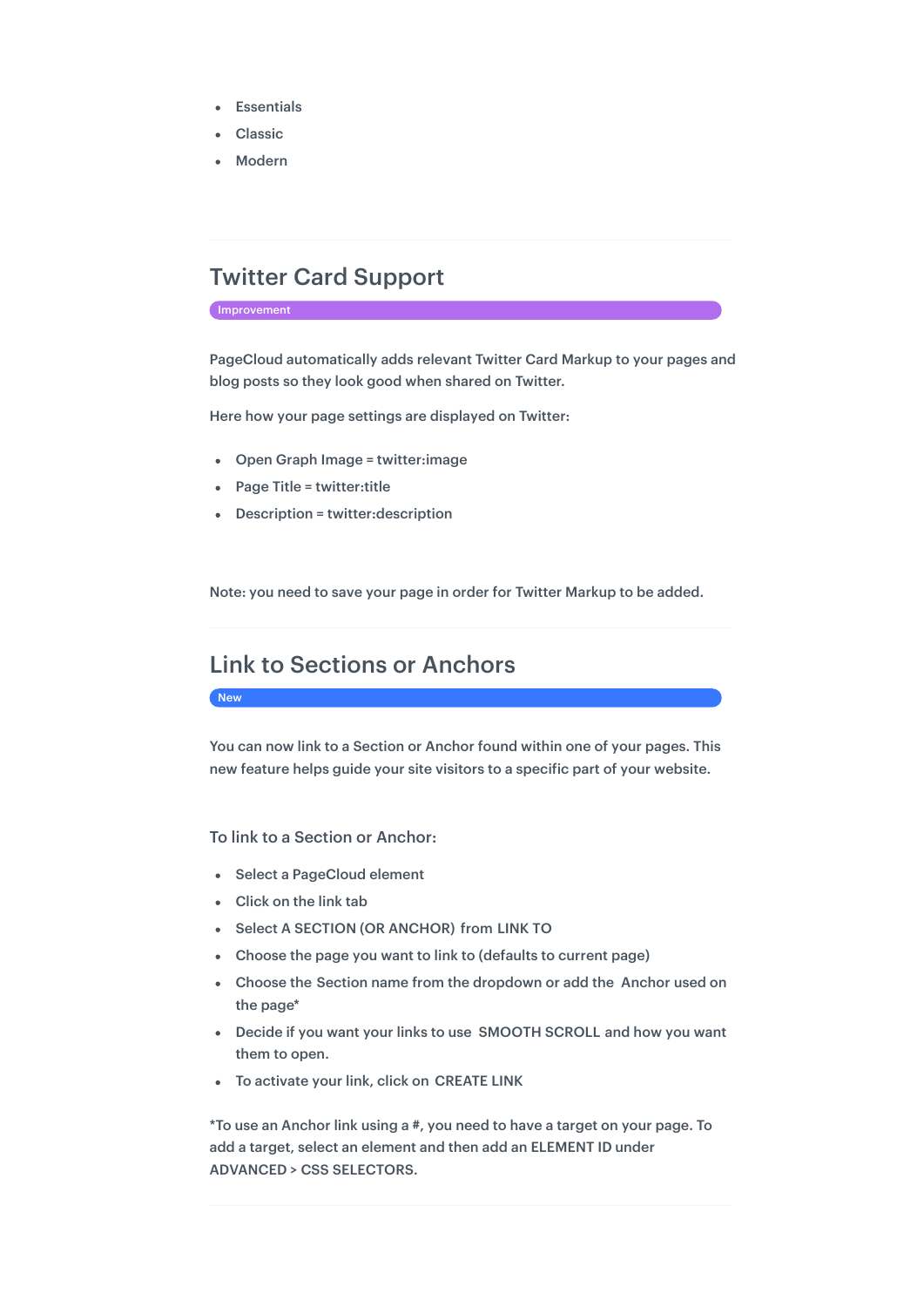### PageCloud App: Speed Improvements

Improvement

Our Engineering team has made significant changes to improve the speed and performance of the PageCloud App. The more sites and pages you have, the more noticeable the difference.

For example, page loading in the Editor and Dashboard are now up to 5x faster.

# Text Reflow

#### New

When the height of a text box changes, Text Reflow adjusts the vertical position of your content to maintain your design on both desktop and mobile.

Text Reflow activates when:

- 1. You add or remove lines of text
- 2. You change the font size associated with a text box

Note: You can enable or disable Text Reflow using the Toggle found under "Advanced" page settings.

Here's a video that explains everything you need to know about this new feature:

Let us know your thoughts at support@pagecloud.com @

# Classic Collection

New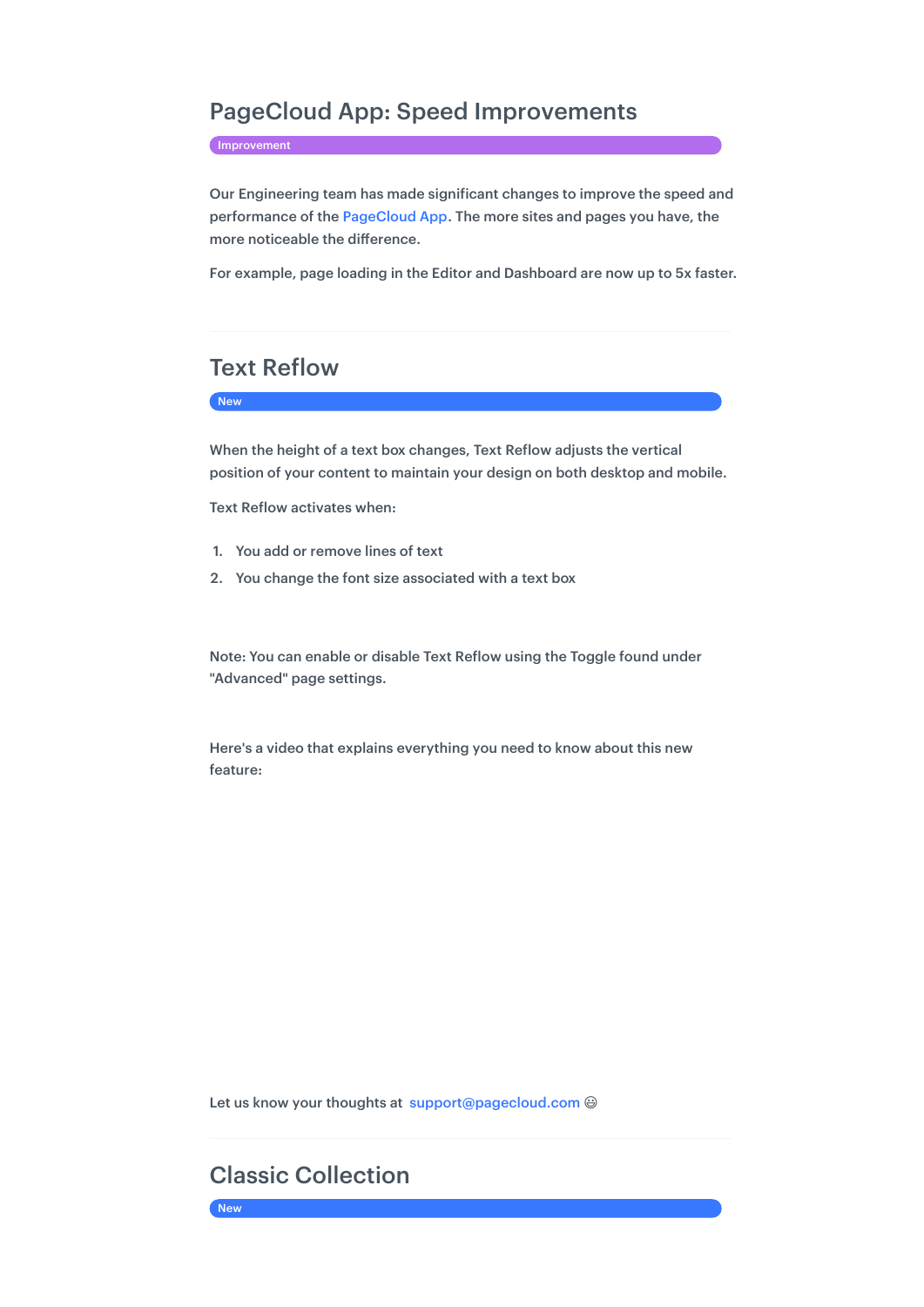We're happy to announce the release of PageCloud's second full-featured collection called "Classic". Just like PageCloud "Essentials", the Classic Collection provides you with hundreds of professionally designed sections to help you build and expand your website.

You can explore the Classic Collection through the Section Browser:

If you're aiming for a timeless look, the Classic Collection is for you. Its traditional layout, paired with rich tones and refined typography, will make any site look polished.

Note: Over the next couple weeks, we will be launching several additional templates based on the Classic Collection. This approach provides you with hundreds of matching sections to help you build out new pages.

# Multi-text box styling

#### **New**

You now have the ability to change the styles for multiple text boxes at once:

- Step 1 Select multiple text boxes
- Step 2 Select "TEXT" from the Editing Menu
- Step 3 Adjust the text styles

Note(1): if you select multiple text boxes with different styling, changing an attribute will override that attribute for all the selected text boxes.

Note(2): Changing text attributes will typically affect the height of a text box. This may require you to make vertical spacing adjustments.

### Password Protected Pages

#### New

You can assign a password to a page so that only those who know the password can view the content the page.

#### How to set a password

- Head to your Dashboard
- Select a site and click on the "Pages" tab
- Click on the arrow in the bottom right corner of the page you would like to protect with a password
- Select Password Protect (see picture below)